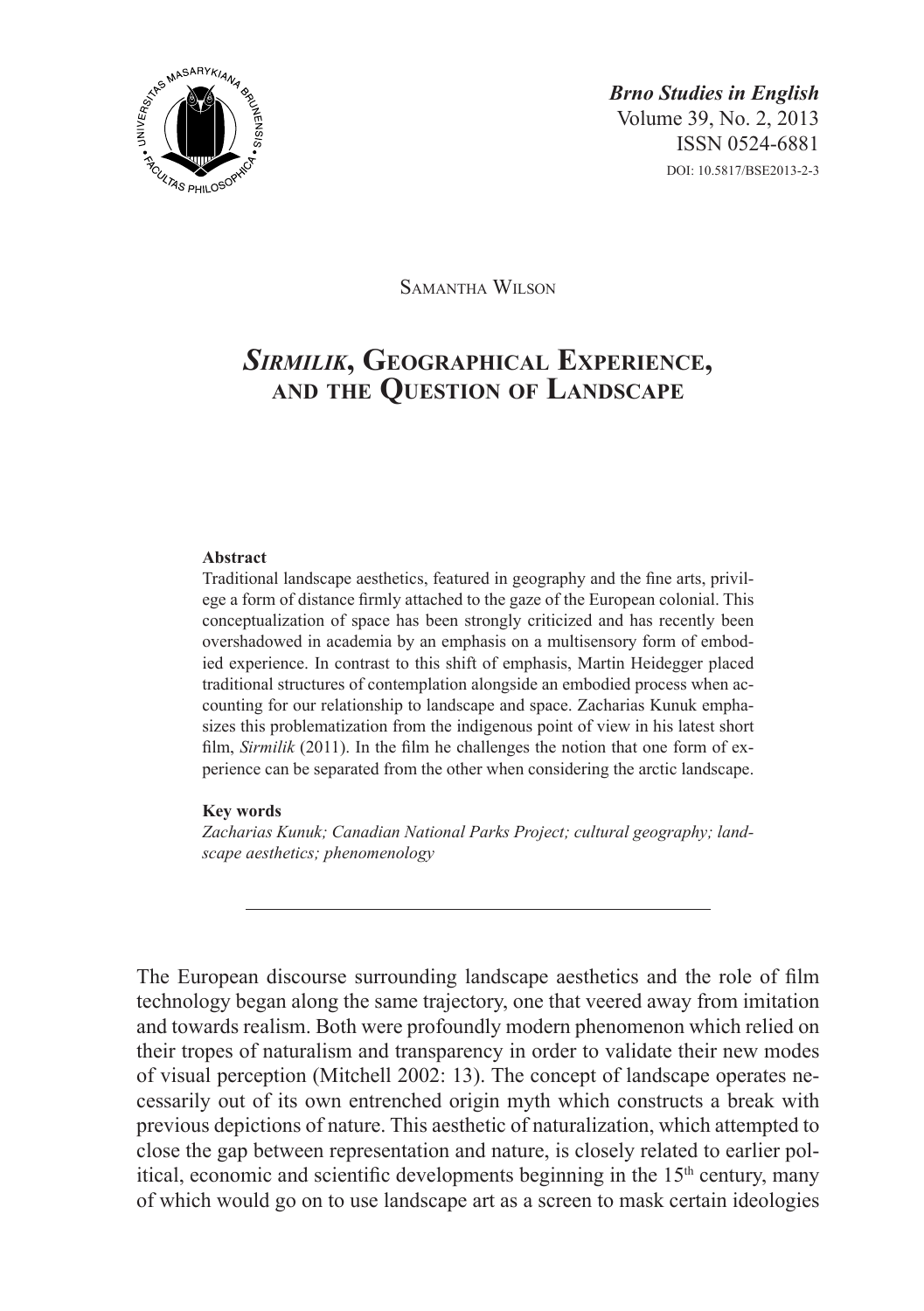at the heart of colonialism (Mitchell 2002). In the past few decades there has been a revival of interest in the landscape concept within various disciplines including geography and film studies. Geography has had what some academics have called a "humanist renaissance", engaging with other disciplines through a textual or phenomenological approach to landscape representations (Cosgrove 1985: 45). This shift has brought along a new set of concerns about the philosophical relevancy of the term and the historical baggage which comes along with it.

Two thousand and eleven marked the centennial anniversary of the creation of the Canadian National Park system and was commemorated through the creation of a series of artistic projects, including thirteen short films. One of these filmmakers took the opportunity to engage with the dynamic ideological and historical forces at play in landscape aesthetics. In Zacharias Kunuk's *Sirmilik* the concept of landscape is politicized through a complex juxtaposition of traditional aesthetic compositions and embodied views. The transition between different forms of visual distance and detachment emphasizes the role of geographical knowledge (and its representation) in maintaining specific power structures in the Canadian North*.* Like all of Kunuk's other films*, Sirmilik* participates in a larger postcolonial discourse, but, unlike many of the others, it does so by drawing on the tropes embedded in the history of landscape aesthetics in order to destabilize the internal epistemological narrative constructed therein.

This article engages with both sides of the landscape narrative that are depicted in *Sirmilik* and attempts to reconcile the tension between them by examining the way they interact through Heidegger's reconceptualization of the notion of dwelling. It begins by examining the role of traditional landscape aesthetics in the colonial imagination and then turns back to Kunuk's film which situates the two within the discourse of scientific objectivity and geographic knowledge. While the article will examine facets of landscape's cultural lineage, it is not interested in repeating ground that has already been explored repeatedly by other academics. I am more concerned with the theoretical debate over the nature and mediation of space and place represented in *Sirmilik* and the underlying epistemological assumptions which are realized in different forms and framing of landscape.

The arctic landscape has always had a privileged place inside Kunuk's work. He has explored many different themes revolving around the Canadian Inuit and the relationship they have to their ancestral homes inside such films as *Exile* (2009), *Kiviaq vs. Canada* (2006), and the television series *Nunavut: Our Land* (1995). His most well-known work, *The Fast Runner Trilogy* (2001–2008), formed an allegory of colonization, depicting a time before, during, and after contact with Europeans. It takes place in and around Igloolik and uses a cast of community members who perform the roles of their ancestors. The formal choices made by Kunuk in the trilogy construct a place very much at odds with traditional definitions of landscape; the land depicted is no longer the site of detached aesthetic contemplation but one that we as viewers are pulled into and engage with through the lives of the characters. His formal style and narrative tie images of the land to the gaze and movement of the individual characters; there are very few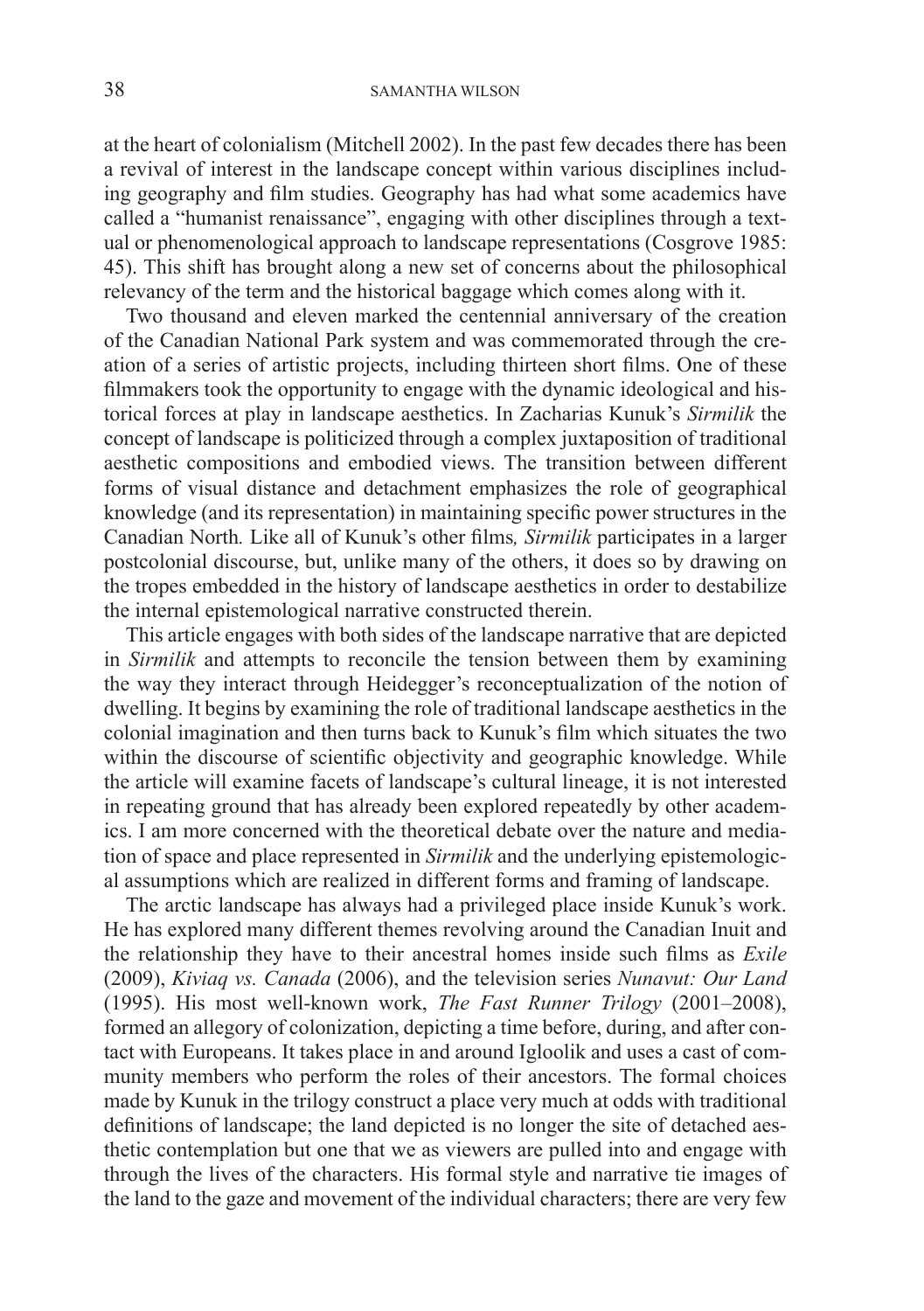shots composed just of landscape and those that do are sutured into the narrative through carefully composed eye line matches. In this case, Kunuk wrestles with film's relationship to other artistic media by presenting a landscape which exists in a certain temporality, one which follows the rhythms of life for the Inuit.

*Sirmilik* marks a stylistic departure for the filmmaker. The ten minute piece is mostly made up of images without individuals, focusing instead on different, often contradictory, ways of framing and moving through the Sirmilik National Park in Nunavut. Out of a total of sixty eight shots, eighteen depict the individuals who live there. The other fifty roughly fit into the following categories: aerial views, static long shots, slow panoramas, time lapse photography and tracking shots which move along the ground. This article will explore the conceptual history of these formal approaches to landscape and the relationship they have with the people depicted in the film. It will compare traditional forms of representation from geography and aesthetics, which value contemplation and distance, with expressions firmly inserted inside embodied experiences. All of Kunuk's films play with identity, meaning and place. His National Parks Project is able to go even further because of its antagonistic construction of a historically politicized space.

Landscape representations traditionally function as stand-ins for experiences and knowledge of the natural world. The double layered meaning which they express conflates the act of viewing with the act of representation. In W.J.T. Mitchell's influential essay *Imperial Landscape,* the term landscape is described as "already artifice in the moment of its beholding" (2002: 14). The subject matter always exists as its own encoded, symbolic form prior to being painted. It exists as a piece of the cultural imaginary even before the artist steps outside his door. The construction of the quest for the pure experience of landscape, one "seen for its own sake", is organized around the emancipation of representation from literary associations and previous conventions (Mitchell 2002: 12). The modern world had "evolved" away from imitation, towards naturalization and finally a unified, objective duplication of the real, one that engaged directly with the aspirations of scientific rationalism. This teleology concealed the layers of complex cultural meaning embedded inside the image, a "double semiotic structure" which both "articulated" and "disarticulated" its own artifice (Mitchell 2002: 17). Any discussion about the landscape idea has to come to terms with the duality that the term implies.

The illusion of transparency masked an entire set of aesthetic conventions and ideology which had come to the fore in Western Europe at the beginning of the  $17<sup>th</sup>$  century. Imperialism utilized the same tropes as landscape to naturalize its ideology of global expansion. Mitchell argues that the landscape idea is a symptom of the rise and development of capitalism. He uses Marx's conception of the social hieroglyph to describe how landscape functions as "emblem of the social relations it conceals" (2002: 15). Landscape painting embraces the idyllic, the beautiful and the sublime by eliminating any signs of those individuals who originally lived there. European landscape conventions, like the picturesque, were transported across the globe alongside colonialism. Foreign landscapes were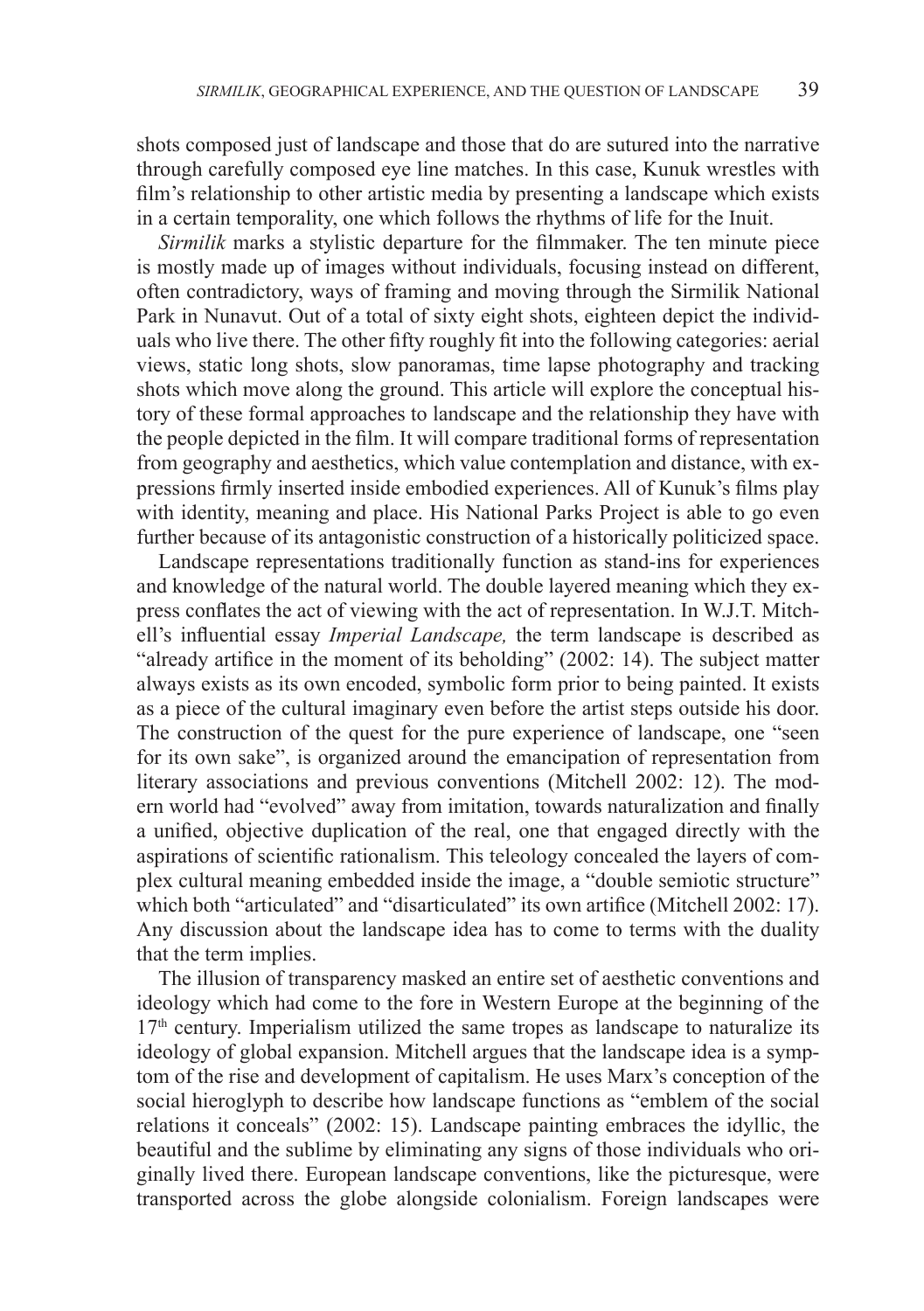transformed by the European gaze and imagination to become a complex amalgamation of the familiar and strange. They were invented, idealized spaces long before being "discovered". The arctic is in many ways the contemporary stage for imaginary exploration, reprising the role it played at the turn of the  $20<sup>th</sup>$  century during which Western audiences flocked to witness moving and still images of the first men to reach its pole. Today the image of the melting polar icecap is possibly the most recognizable feature of popular iconography surrounding the climate change debate. While the arctic functions as a real place for Kunuk, for a large portion of the population in the West it exists solely as an imagined space which can only be experienced through its representation.

*Sirmilik* opens with a series of shots which attempt to capture as much of the space as possible. The camera slowly moves right, tracks forward along the vertical, then shifts towards the left and finally tilts back down from the cloudy sky to the series of mountains down below. The first three shots moving to the right are taken far above the land. These aerial shots (as shown in Figure 1), which are composed at an oblique angle emphasizing the vast dimensions of space without flattening the topography, move around in a circle, finally ending at ground level looking out towards a sublimely composed mountainscape.



Figure 1. Aerial imagery which displays the vast dimensions of space without flattening the topography

While *Sirmilik* opens with a series of aerial panoramas, it quickly closes in towards the Pond Inlet which remains just below the mountains. First a series of cuts leads us from the frozen Eclipse Sound to a long shot depicting a series snowmobiles being packed with supplies. The voice over begins in Inuktitut: "At the age of five every morning I was awaken by my father, who used to tell me to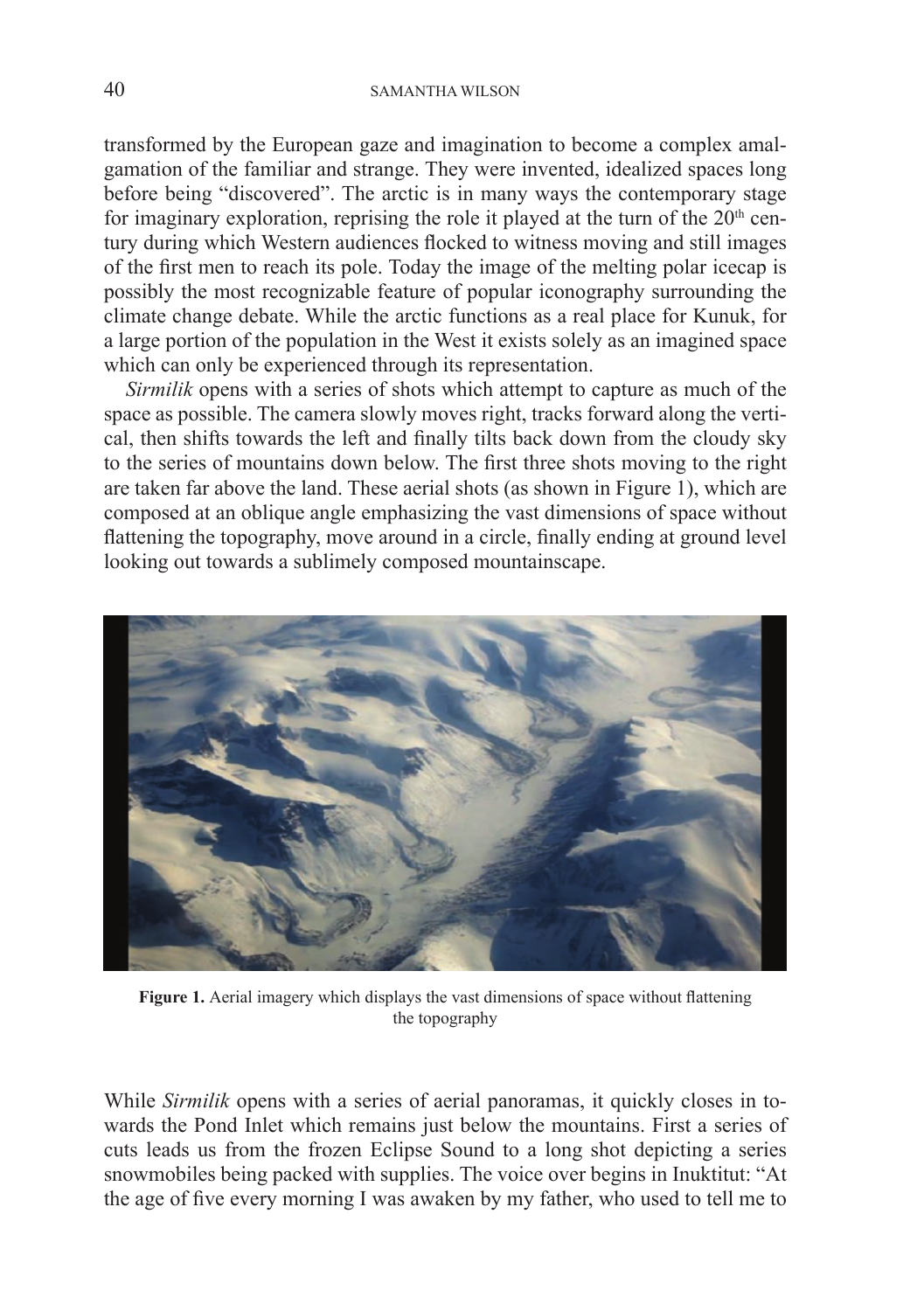go out early. So in the future I will be a hunter. When I went out I would look up at the sky. Not concerned about anything, whether it was windy or cloudy, I was just looking." The camera takes us across the water from the back of one of the snowmobiles.



**Figure 2.** The camera takes us across the water from the back of one of the snowmobiles

Before the Inlet comes into sight a slow panning shot surveys the mountain range surrounding the area on all sides. The inlet is revealed slowly, first with a long line of mobile buildings, then the side of the community's co-op building and finally with a group of children playing together on a makeshift basketball court. "I grew up by my father's side, he taught me all things I should know about hunting and igloo making he was the one to teach me how to catch animals the easiest way. It has come to this day and I still follow my father's teachings when I'm hunting." In a new shot the children run amongst a set of water pipes and rusting construction material. The dark browns and reds sit dramatically against the bright white plateau and mountain range lining the background. Shots of water appear, sliding down the inside of the pipe, slowly blowing across a pond and dripping down an icicle, all intercut with images of the glaciers. Time seems to be slipping forward, Kunuk uses time lapse photography to reproduce the clouds rushing by still mountains. "When the sky is cloudy and the clouds are round my father said to study it. And when the sky is clear and round clouds appear he would tell me that it's going to be windy by the evening." Soon atmospheric changes mask the presence of the mountains which were so clear before. Storm clouds begin to rush in and the snow recedes. A tracking shot reveals the elderly man who soon is associated with the voice over. He is riding a snowmobile but is garbed in traditional clothes. The camera finds the man again at the base of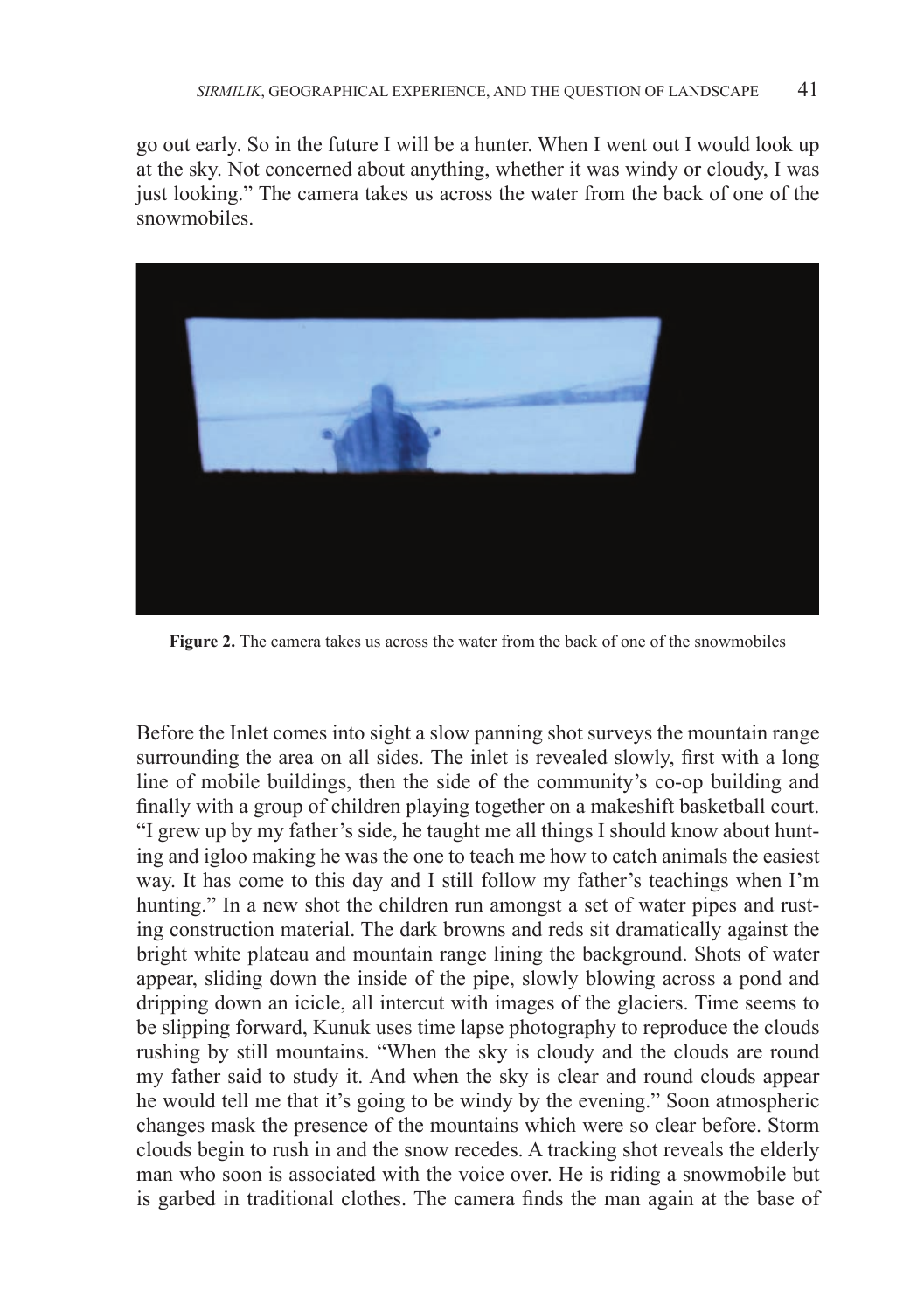a mountain as he cuts a whole in the frozen ground. Between a series of landscape images, the man is portrayed skinning a seal. This montage dissolves into a close-up of a set of letters and numbers carved into a reddish brown rock face. The image turns into another close-up of words and symbols, this occurs again and again as the camera set ups move farther away from the dry rock formations. Again the older man appears, back amongst the snow and ice. In Figure 3 we see him leaning up against a wooden shed while looking up at the sky, "These days the weather seems to have changed. I seem to make a mistake when I try to predict the weather."



**Figure 3.** "I seem to make a mistake..."

The last shot presents a faraway mountain which is startlingly composed of black rock and white snow peaks creating a dramatic juxtaposition of light and dark (as shown in Figure 4). Another set of dark clouds creep in as the screen fades to black.

The film creates a rhythmic pattern of immersion and detachment, playing with levels of access for the viewer. The first series of sequences reflect the traditional approach to framing and constructing natural spaces. Both the moving aerial and static landscape images utilize their different levels of distance from the land to present the illusion of an omnipresent observer. Their shared cultural history privileged distance over participation in addressing and developing stable representations of space. Both artistic practices developed out of other domains and were embedded in larger theoretical and cultural lineages born out of linear perspective.

Cultural geographer Denis Cosgrove wrote extensively on the relationship between the visual representations used by geographers and those created by artists.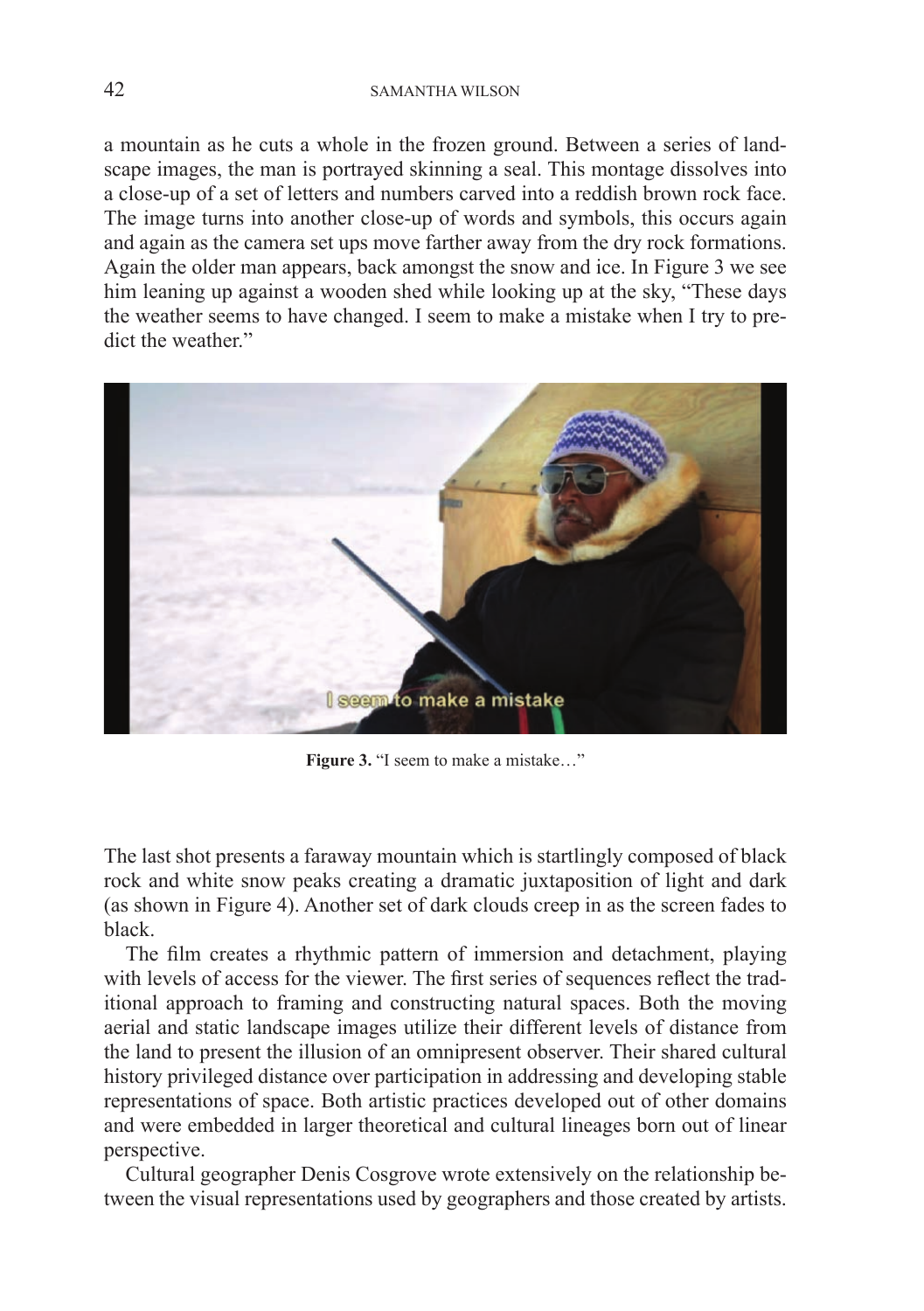

**Figure 4.** A dramatic juxtaposition of light and dark…

He noted that landscape painting was able to do ideologically and visually what survey techniques did practically, that is to create the illusion of a total domination over space (1985: 46). This was possible because both disciplines employed the same technique developed in Euclidean geometry: linear perspective. Its employment acted as a "guarantor of certainty in spatial conception, organization and representation" (Cosgrove 1985: 46). Linear perspective guaranteed the sovereignty of the eye in both the practical sciences and fine arts, privileging the individual's gaze over all else. It allowed for the representation of three dimensional space "through single-point perspective theory", creating the possibility for greater realism by determining the dimensions and distances of specific forms and structures from the relative position of the viewer (Cosgrove 1985: 47). Even as the rules governing linear perspective were debated over the centuries there were always new forms of geometric continuity to take its place.

Within the fine arts linear perspective allowed artists not only to create realistic representations of three dimensional landscapes but also to control the way each viewer engaged with their paintings. The artist was able to determine the point of view of the observer; he directed "the external world toward the individual located outside that space" (Cosgrove 1985: 48). Space became the property of the detached observer who was able to enter the image visually along the perspective axis and move through the landscape, finally exiting at the vanishing point. Distance in this case determines mastery for the artist and the viewer as both engage in similar forms of passive observation, further widening the subject/object divide. This in fact is the most consistent role of landscape art throughout history: to present order, control and unambiguous meaning in the face of overwhelming tension and conflict between nations, social groups and the environment. While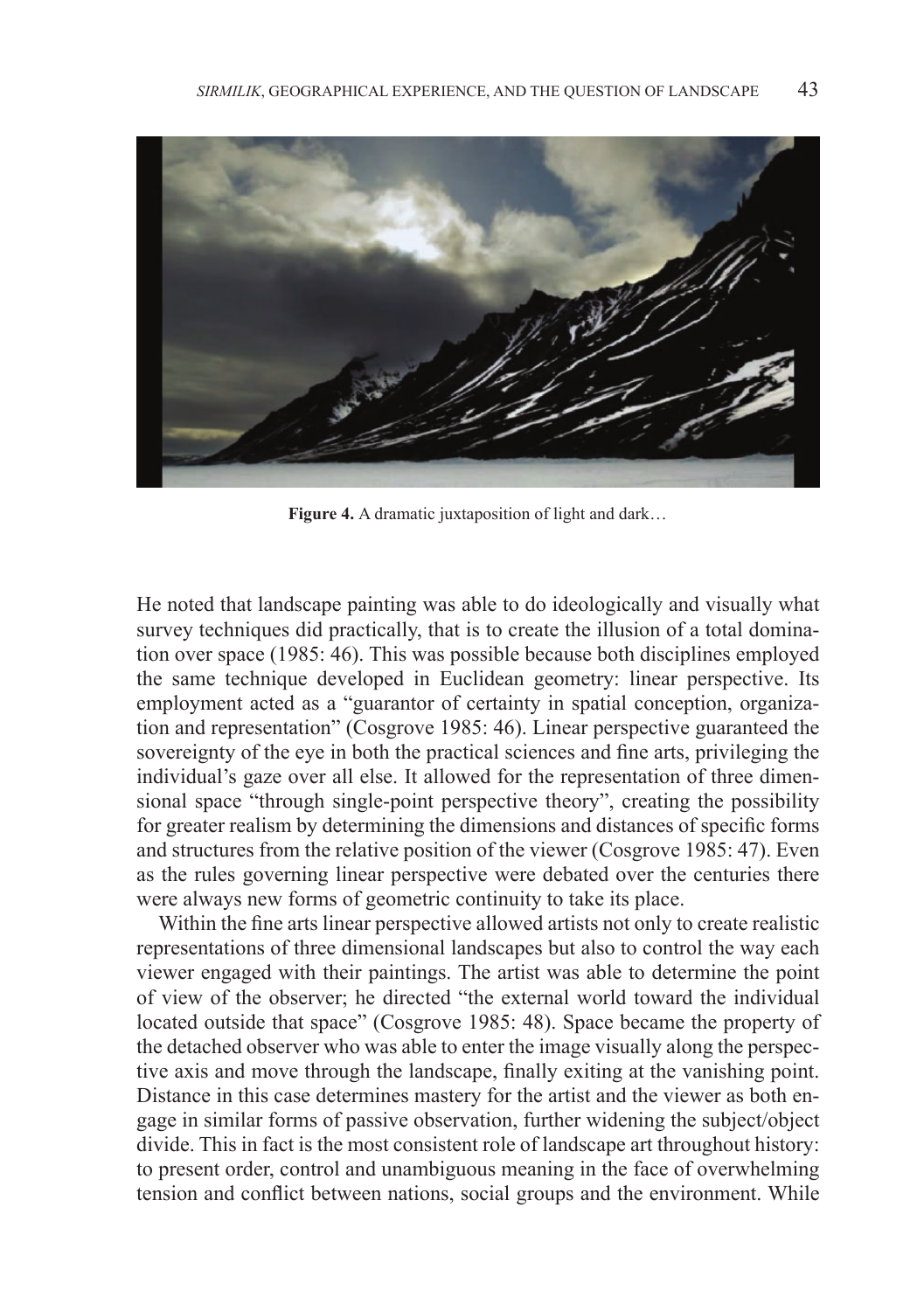conventional ideas of landscape and perspective were challenged in the Romantic period, the underlying epistemological assumptions privileging the individual and the gaze remained in the European and North American popular imagination (Cosgrove 1985: 58).

This mastery of space is replicated in the aerial photograph. Like landscape paintings reliance on perspective, aerial photography (and film) appropriates space through its reliance on technology. The apparatus employed explicitly drew on the same formula of perception and realism; the camera lens became the "culminating realization" of linear perspective, embedding this form of seeing into every reproduced image (Heath 1981: 30). The camera was arguably even better at disguising and naturalizing those techniques and epistemological assumptions which it retained from geography than geography itself, all of which constructed an image of space as accessible and stable.

Landscape techniques employed in cinema borrow heavily from both aesthetic (stylistic conventions of the sublime or picturesque and formal conventions such as the popular  $19<sup>th</sup>$  century panorama) and geographical traditions. All of these techniques are associated with a conception of scale, whether it be related to the one introduced by cartography or by other forms of spatial representation. Historically, geographers privileged the map and regarded it "as the origin of geographic questions and the most appropriate expression of their answers" (Cosgrove 2008: 4). The calculation of scale had the same effect as linear perspective, it portrayed itself as more than a mere representation of space; it replicated areas in an "objective" manner that could supply empirical evidence about the world to both scientists and the layman. Outside of cartography, scale often exists embedded in perspective as a deceptively simple heuristic device. In landscape painting and photography the heuristic allows for a spectator to immediately orient themselves within a represented space and compare it with their perceptual experience of reality. Christopher Lukinbeal has recently argued that scale as a form of representational practice is schizophrenic in nature: "Scale is a representative and expressive analogy that compares things based on similarity while hiding their difference. As an analogy, scale seeks to provide spatial structure for the purpose of clarification and explanation; however, it only works by concealing its alterity, its schizophrenia" (2011: 2). In other words the practice conceals the conceptual discourse which precedes the representation through a "scalar re-presentation of reality with no subjectivity," something Luckinbeal refers to as the "mimetic dream" (3). These conventional patterns attempt to mimic how the universal subject would encounter and move through the real world thereby convincing its audience of the absolute realism reproduced on screen (Lukinbeal 2011: 4).

In both the aesthetic and geographic domain, scale replicates a singular and universal mode of spatial awareness which remains the basis of traditional geographical knowledge and scientific objectivity. Topographic aerial views merge the two domains without offering the viewer any comparative visual information which would allow them to determine scale. The viewer must infer the stability of their omniscient position based on the network of cultural meaning that these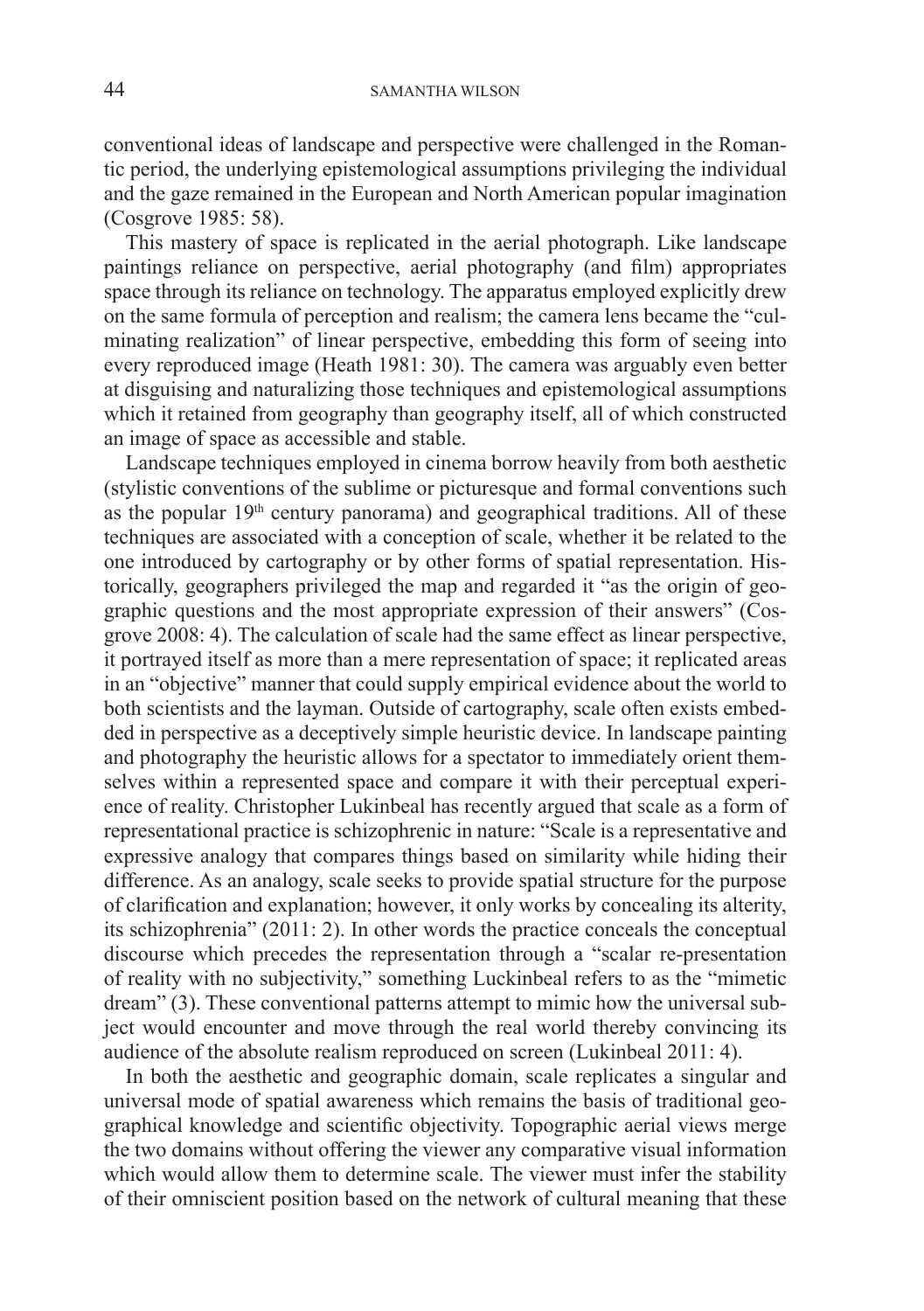forms of views are embedded within. Aerial images rely on their juxtaposition within the film and assumptions already held by the viewer about their indexical relationship to their referent in order to construct a stable representation of space. In this sense mastery over the landscape remains precarious, and is necessarily dependent on exposure to other references to scale.

While Zacharias Kunuk had rarely employed aerial shots prior to the making of *Sirmilik*, he has used different maps in his documentaries in order to emphasize specific locations and their relationship to the rest of Canada. The use of maps is significant because it reflects the political importance of specific places for Kunuk and other Inuit. This conceptual re-appropriation of land is demonstrated by establishing boundaries and contextualizing significant locations. Both groups use these forms of representations to establish relationships with space, though in profoundly different ways; the European colonial used aerial perspectives and landscape images to order and control unknown spaces while the aboriginal communities used them to understand their own environments and, more recently, to take a stand against years of cultural, political and economic domination.

The creation and existence of the national park system in North America attempts to preserve the ideals and divisions associated with the same forms of stability and control that are employed by aerial imaging. Its dual function replicates the nostalgia often associated with landscapes, one that wishes to escape the present complexities and failures of imperialism and late capitalism. Mitchell describes the relationship as follows:

Landscape is now more precious than ever – an endangered species that has to be protected from and by civilization, kept safe in museums, parks, and shrinking 'wilderness areas.' Like imperialism itself, landscape is an object of nostalgia in a postcolonial and postmodern era, reflecting a time when metropolitan cultures could imagine their destiny in an unbounded 'prospect' of endless appropriation and conquest. (Mitchell 2002: 20)

The national park preserves the division between nature and culture while at the same time thoroughly domesticating the "nature" that is constructed within. These pieces of nature come to be emblems of national identity, an inexhaustible commodity drawing local and international tourists to bask in relaxation and sporting activities inside its boundaries. In these cases culture grants nature the right to exist, just like the nation grants the aboriginal their continued existence, albeit in a tamed and contained form.

Much of the centennial campaign orchestrated by the government of Canada reaffirms these aspects of the National Park network. Many of the films depict stunning vistas, idyllic settings and individuals traveling through in order to enjoy them. Sirmilik, the park and film, located inside Nunavut, is by contrast, contested space. The national park sits on the north side of the Pond Inlet and is surrounded by a patchwork of Inuit owned land and Crown land. It is made up of three pieces of land in the Arctic Archipelago separated by a natural waterway and includes the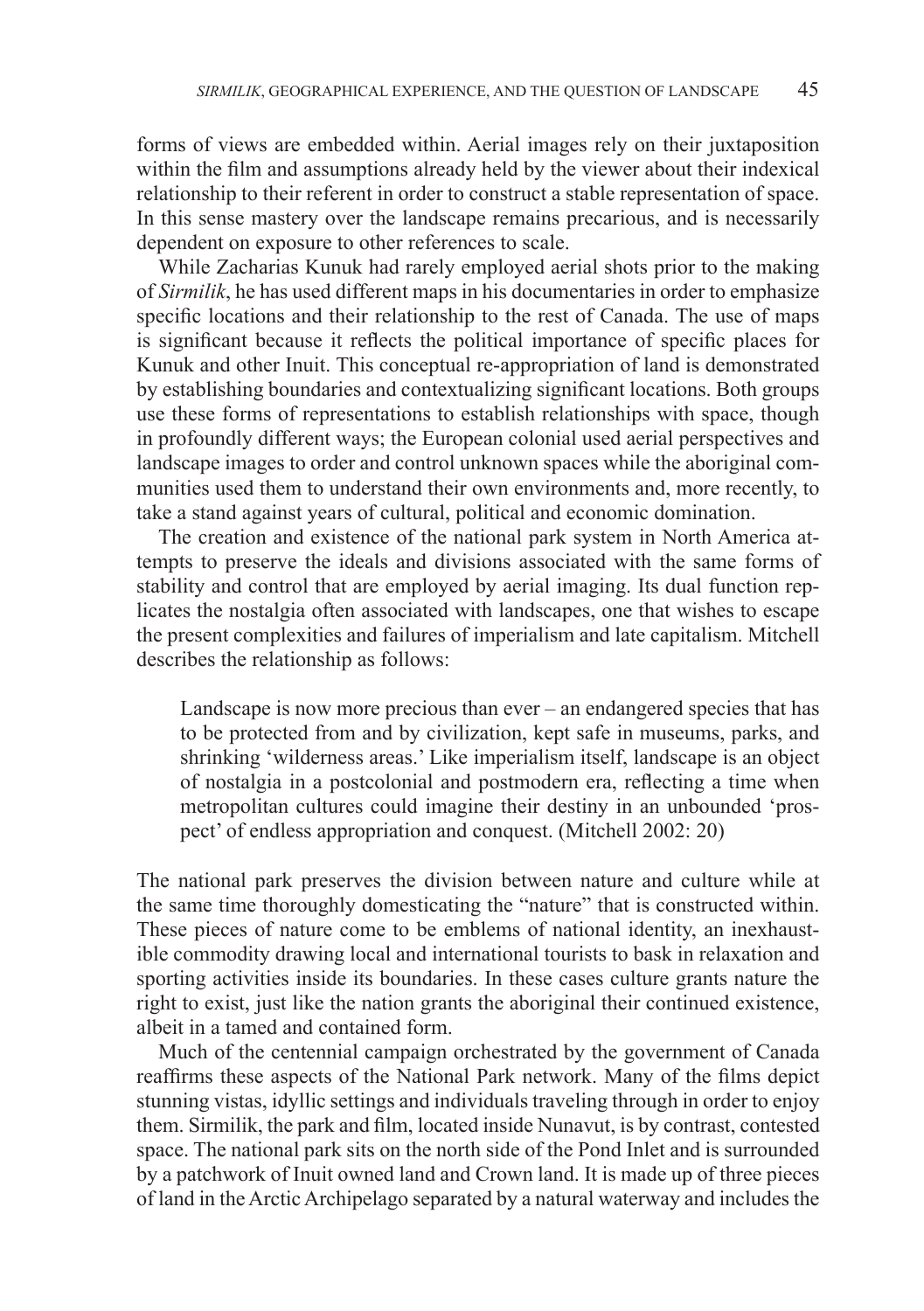Bylot Island, a migratory bird sanctuary. The glaciers depicted on film all face the Inuit community living along the edge of the Inlet. The community and area has had a long history of contact with outsiders. In 1912, a year after the establishment of the first Canadian national park, the first trading posts were established by explorers looking for gold in the area. While the inlet has been a traditional site for hunting and fishing for 4000 years, it was not until the federal government required Inuit children to attend school in the early 1960's, and built residential schools in the area, that families eventually moved into the built settlements (*Parks Canada*). The very existence of buildings is testament to this terrible history. Kunuk does not shy away from the complexities of representing this national park from the point of view of the Inuit. The national parks project is on a whole celebratory, but Kunuk's film is not. Layered on top of the series of landscape images is a dire warning about the result of years of changes enacted by outsiders and the consequences for the Inuit living in the North. This warning cut's directly into the assumptions we hold about knowledge and experience of land and space, whether it be local or about places half way across the globe.

How we experience the space around us in our everyday lives differs significantly from how we understand it inside scientific practices. Geographer Edward Relph suggests that our assumptions about space revolve in-between two distinct modes of being: the scientific and prescientific or phenomenological. The prescientific offers us our immediate sensory contact with our environment. Often the scientific overwhelms our immediate experience and the prescientific becomes obscured by structures of abstraction (Relph 2000: 16). In *Being and Time,* Heidegger describes these two forms of being-in-the-world as *presence-at-hand* and *readiness-to-hand*. They form a complementary tension that accounts for the complexity of our understanding of landscape.

Readiness-to-hand refers to our direct immediate relationship with the objects in the world. Use and its value is its "primordial form" and it encompasses a huge variety of activities (Relph 2000: 18). This form of being inserts us directly into a network of meaning attached and related to inhabitation and action. The network allows us to use and interact with the objects around us and differentiates between these objects and the spatial surroundings or background which cannot be used (Relph 2000: 19). Each task's completion is dependent on our awareness of a certain spatial relationship and context connecting, for example, a table, pencil and paper to the act of writing (Relph 2000: 18). As we use different objects as equipment and move through space our network becomes more complex. Each person is constantly navigating their way through this network of classification. But this navigation is immediate, it is an extension of our ontology as beings who are "always and already in a world which they are concerned" (Relph 2000: 18). It is the lived geographical meaning which allows us to interact with each other and the world.

In contrast presence-at-hand enacts a certain self-conscious separation from the world around us (Relph 2000: 17–18). This distance allows for observation and contemplation affording us the opportunity to think about the world around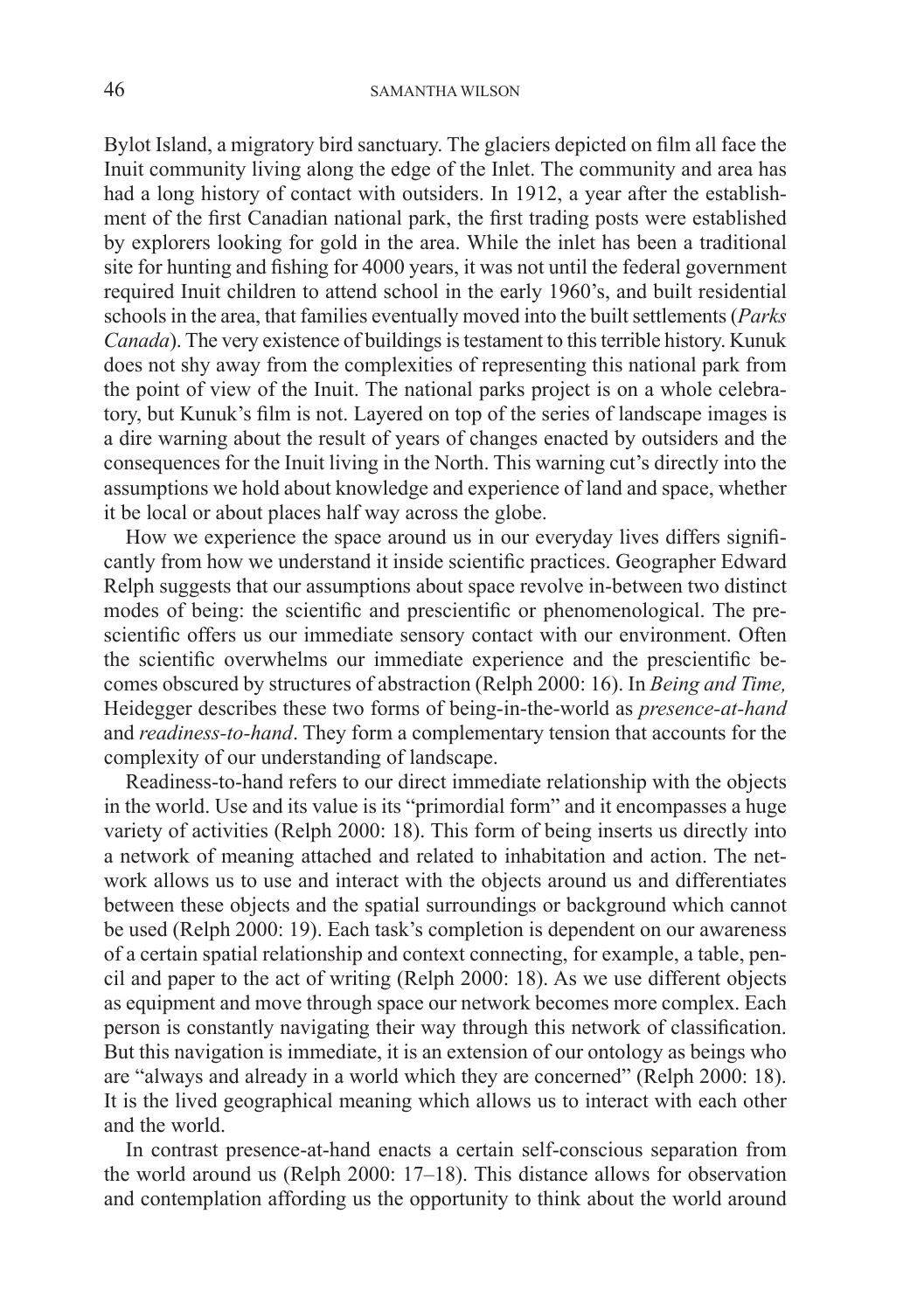us. It comes about in numerous situations when reflection and abstraction is necessary. Presence-at-hand is not a form of objectivity or guarantor of truth but a different mode of involvement and proximity with the world inside existence (Relph 2000: 19). It does offer the opportunity to develop answers to foundational questions in philosophy and the sciences by allowing for "an element of self-awareness [to] insert itself" between the world and the individual (Relph 2000: 18). Relph argues that the danger comes when it is co-opted by academia and privileged over readiness-to-hand in order to ascertain truths about the world. Neither modes of existence can occur without the other as will be discussed with relationship to landscape and place.

My previous discussion of traditional landscape aesthetics firmly placed them in the realm of presence-at-hand. For academic geography, landscapes are visual texts which have to be approached "with a measured and detached gaze of curiosity and with skepticism about why things look as they do" (Relph 2000: 18). But during everyday experiences the landscape idea is far more complicated. It relies on a context of experience and extends from specific physical and psychological places. The term landscape exists in an intermediate stage; it is both an immediate experience and something constantly out of reach. Eric Dardel wrote that "a landscape is something more than a juxtaposition of picturesque details; it is an assemblage, a convergence, a lived-moment," (in Relph 2000: 23) one that is united by a certain period of time, a certain concern and a certain physical state that shifts and moves alongside the person experiencing it. The place where we experience a landscape from is qualitatively different. Places are constructed through repeated encounters and are qualified by memory (Relph 2000: 26). Places are origin points and for Heidegger represent the context for things ready-to-hand. Neither landscapes nor places are the sum total of objects which they encompass. In *Being and Time* Heidegger states; "when space is discovered by just looking at it, [it is] neutralised to pure dimensions. Places – and indeed the whole circumspectively oriented totality of places belonging to equipment ready-to-hand – get reduced to a multiplicity of positions for random Things" (in Relph 2000: 27). These objects only have meaning inside an embodied experience. This experience activates the conceptual network. The division between place and landscape is constantly shifting and blurring. Landscape emerges out of the background of ready-to-hand through a shift of perception, it emerges out of place. These backgrounds, which usually go unnoticed as contexts for daily life, take on new symbolic meaning.

Certain places (and space in general) have a fundamental role in defining and creating limits on the knowledge. Heidegger pinpoints dwelling as the fundamental characteristic of being on the earth. Dwelling is so habitual that we are often oblivious to its importance. Dwelling encompasses all other activities that take place. Heidegger writes, "to say that mortals are is to say that in dwelling they persist through spaces by virtue of their stay among things and locations" (1993: 359). By persisting through spaces he means constructing and preserving a certain equilibrium between the world and other beings. This world is always present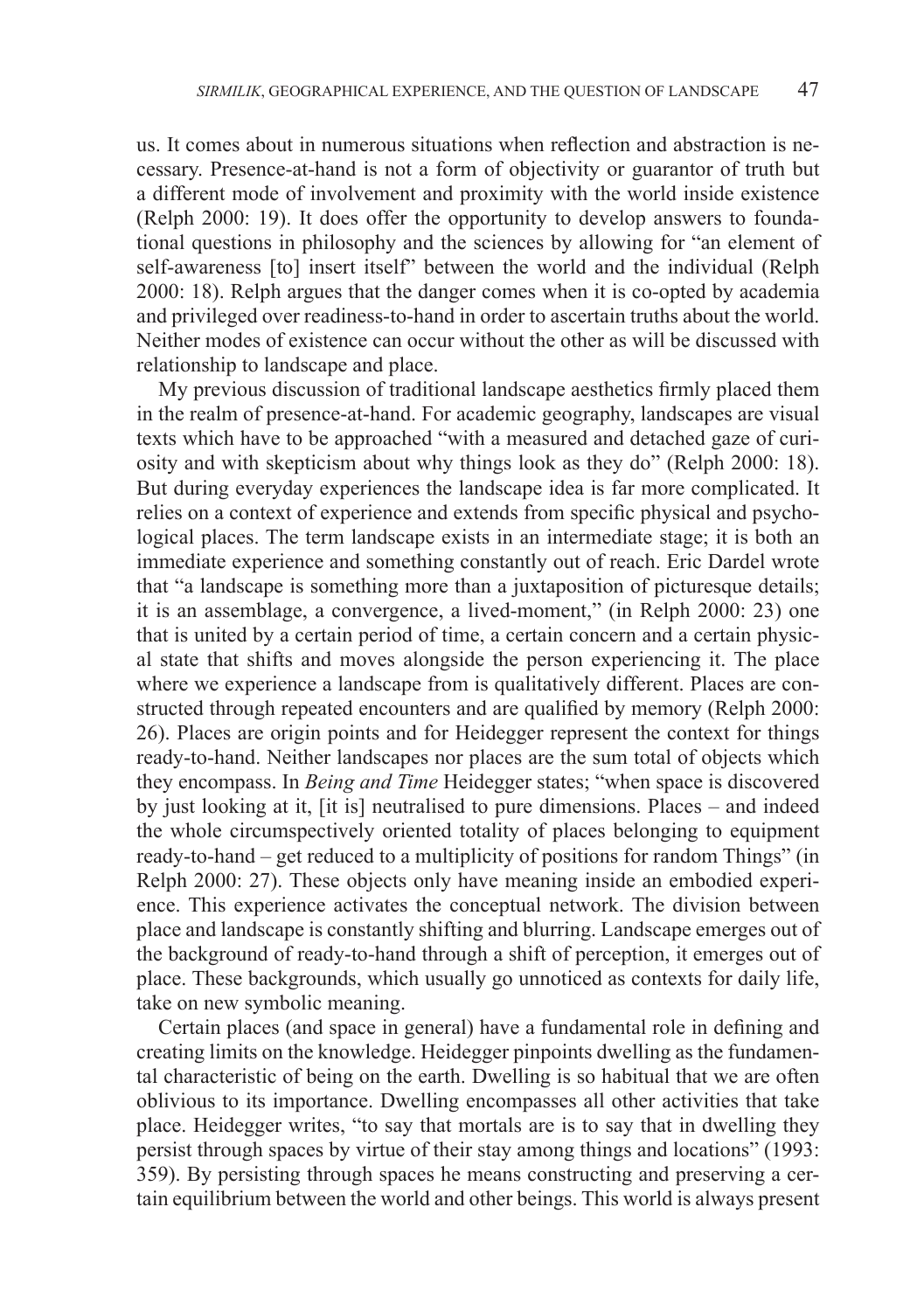before we are, we discover ourselves through our placement in that world. "When we speak of man and space, it sounds as though man stood on one side, space on the other. Yet space is not something that faces man. It is neither an external object nor an inner experience" (Heidegger 1993: 358) Heidegger equates thinking with building subsumed under the principles of dwelling. In his essay "Building, Dwelling, Thinking," Heidegger uses the example of a bridge as metaphor for both concepts. Bridges create admittance into spaces; they turn "space" into specific places of dwelling. Thoughts or mental pictures do the same thing; they transport us to the location of our experience. Each thought breaks down spatial distance:

If all of us now think, from where we are right here, of the old bridge in Heidelberg, this thinking toward that location is not a mere experience inside the persons present here; rather, it belongs to the nature of our thinking *of* that bridge that *in itself* thinking gets through, persists through, the distance to that location. From this spot right here, we are there at the bridge-we are by no means at some representational content in our consciousness. (1993: 358)

Even when considering an object or question through a detached, present-at- hand form of contemplation, an individual must navigate through experiences bound to space. Thoughts are never, ontologically speaking, completely detached; while they "persist through" space, they do not rise above it or overcome it like an aerial view. Rather they allow us to think about other places that we have experienced while still remaining physically where we are. They allow us to focus our attention on certain aspects that previously remained in the background. Distance and closeness are therefore constructions bound to the tension between present-athand and readiness-to-hand.

Tim Ingold incorporated Heidegger's concept of dwelling when reconsidering landscape. He challenges the concept which I explored at the outset of this paper through privileging the temporality of space which he calls the "taskscape". He approaches landscapes through the ensemble of tasks where individuals (whether they are humans or other animals) interact with others. Traditional landscape representations (painting, photographs etc.) perform a role completely unlike the original natural experience. These landscape experiences exist at a particular "relational" nexus that cannot be "cut" directly out from the whole (Ingold 1993: 155). Rather than existing in an immobile state like a painting, landscapes are changing constantly both physically and symbolically, even though many of those changes are not immediately perceptible. Ingold argues for an emphasis on process rather than inscription in his own discipline of anthropology. Process values an open ended integration of agents and landscapes, one that is constantly under construction from both sides, while the term inscription suggests that the rest of the world remains still while agents leave their own imprint upon it (Ingold 1993: 157). This is of course the illusion created and sustained by traditional aesthetics of distance; nature stands on one side and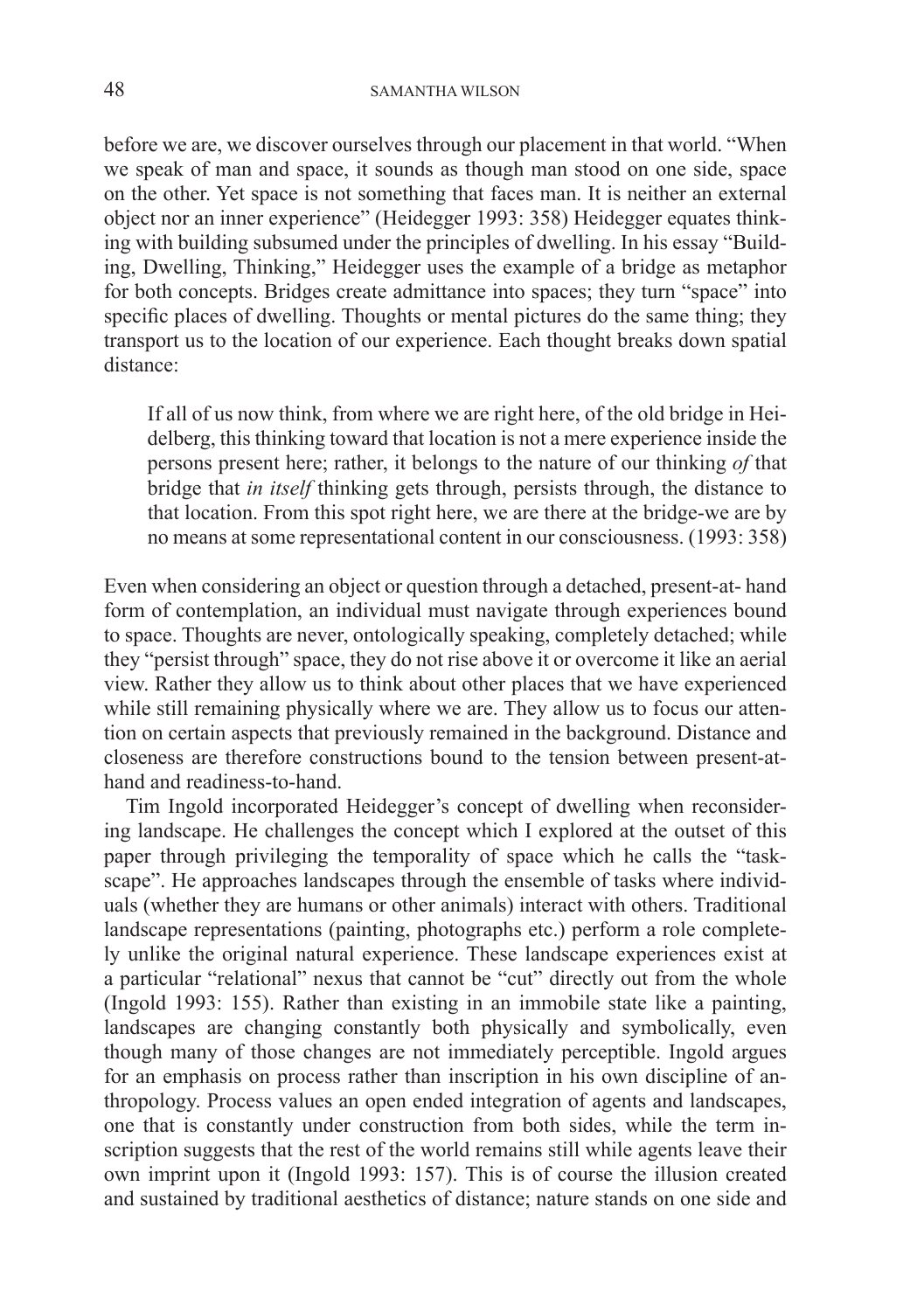humans on the other with landscape performing the role of stand-in, mediating any fears that we are not in control.

Film is the perfect medium to consider the tension inherent in the experience of landscape and perhaps the easiest way to construct and rupture illusions of stability. Not only does film temporalize space, creating a representation of space that is closer to everyday experience, but it also expands on the complex relationship that personal and cultural narratives have with landscapes. Martin Lefebvre has recently argued that film is never able to become a vehicle of detached contemplation like a still image could. By borrowing from geography and anthropology Lefebvre was able to resolve some of the tensions inherent to traditional definitions of landscape aesthetics and film. Moving images are always negotiating both the temporal and spatial, and, therefore, display images that resist being held and contemplated for long periods of time. Film always attempts to draw us in, to be immersive, because it is never purely visual; these landscapes exist in a certain temporality necessarily enhanced by camera movement, diegetic sound and music (Lefebvre 2011: 74). Those forms of landscape that Lefebvre refers to through the aesthetic tradition, namely intentional or impure landscapes, where the image momentarily breaks from the narrative, always remain deeply implicated (or "haunted") by the characters and profilmic world (Lefebvre 2011: 70). Narrative no longer remains in opposition when considered through "taskscapes", it becomes the temporal representation of human dwelling and can "function as a key element in the experience of landscape as live space in film" (Lefebvre 2011: 74). Narrative can both reveal and conceal different complexities inherent in the way we consider the concept of landscape.

*Sirmilik* reverses the role of landscape and narrative, constructing its warning about the effects of climate change through images of the natural. Kunuk uses the juxtaposition of different formal examples of landscape to present the fundamental distinction between the geographical knowledge created by the Canadian Inuit and that mandated by North American and European academia. Landscape, as has been discussed, is a formal construction bound to complex epistemological assumptions. Borrowing from Catherine Russell's methodological vocabulary, Kunuk "allegorizes" landscape by referring directly to the image or representation of nature, rather than nature itself, in order to demonstrate how the original experience is itself a constructed entity. Kunuk plays with its construction turning it into his own cultural production bringing the landscape closer (Russell 2006: 163). "Once the landscape is an artefact, we are better able to recognize ourselves – the human – in its construction" (Russell 2006: 149).

Kunuk plays with motion, proximity and distance by incorporating three different levels of formal staging alongside repetitive editing patterns. These replicate assumptions about spatial coherence and stability. The film's images exist on a sliding scale; moving from still, contemplative landscape images to, at the other end of the spectrum, tracking shots following moving bodies across the land. As mentioned earlier, the majority of shots are organized around conventional landscape aesthetics. They are shot at some distance from their object of interest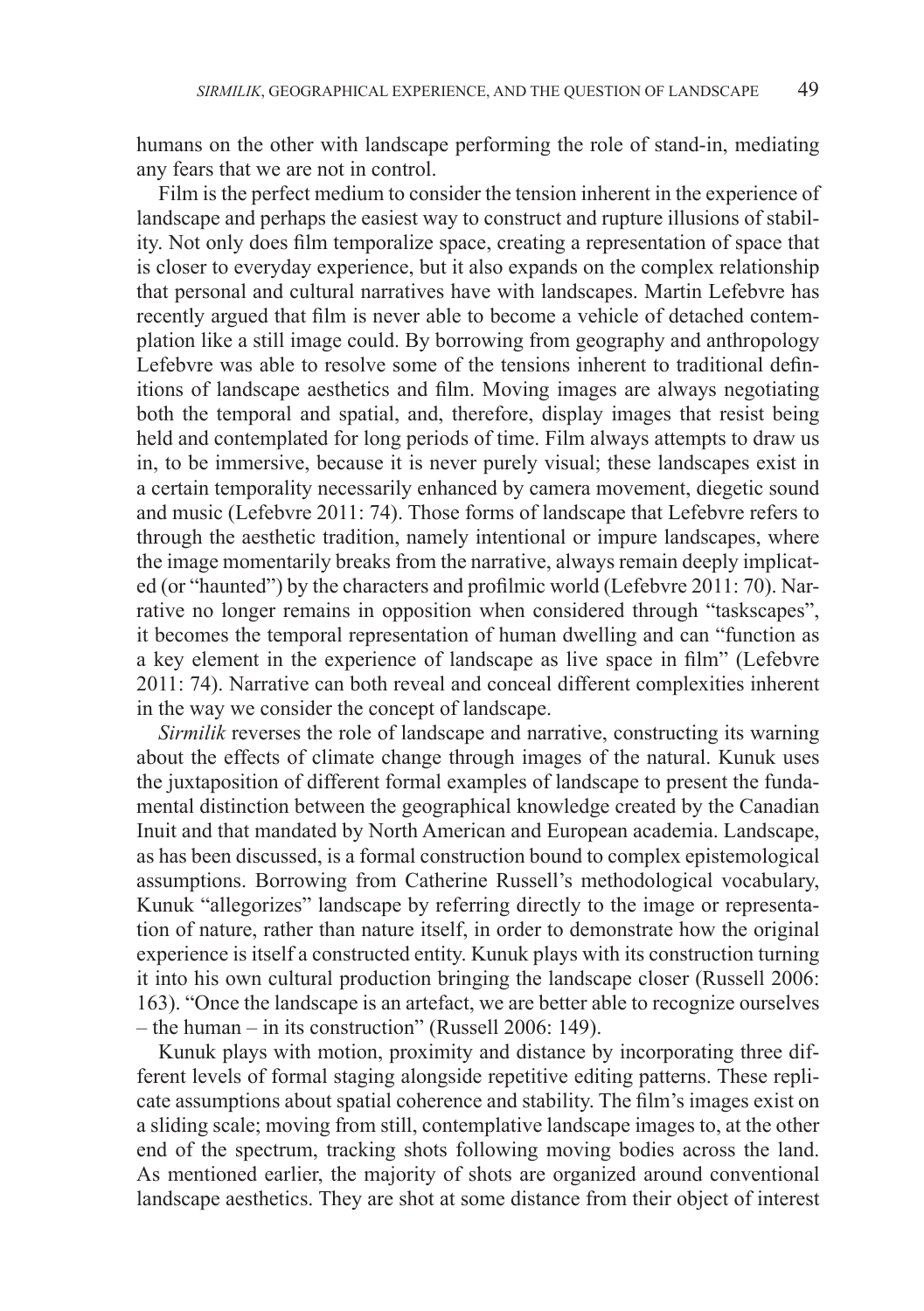(usually a glacier or mountain range) without any form of camera movement. These static shots are almost identical to photographs; the scene remains perfectly still for the viewer with the only exception being a lone bird flying in the background of a few of the images. Motion begins to slowly emerge out of these series of shots. The camera breaks down and out of its contemplative perch and tracks forward, penetrating space. One of the first examples of this technique occurs early on, after a long, slow aerial pan, allowing the eye to grasp at every edge of space, the camera plunges forward, moving quickly along the frozen plateau towards the mountains. This shot is abruptly ended by a cut to another slow pan which is again situated amongst the clouds. While short lived at the beginning of the film, this form of hybrid aesthetic where the gaze of the viewer is reattached to the motion of body, marks a shift in the privileging of the gaze over the body in the breakdown of distance, leading toward the opposite emphasis, where the camera closely tracks individual people moving around in space.

Editing patterns play with the same problematization of bodies and space. Kunuk does not immediately move from landscape images to individuals but instead closes in on them through exterior signs of their existence, like buildings and snowmobiles. He does this in patterns of three: three separate shots of the same location or image which either moves us consecutively closer or farther away from the object at the centre. This first occurs in the seventh shot of the film with the image of the snowmobiles and sleds being packed for the journey over the frozen water (as shown in Figure 5). Each image of this series of shots jump's farther and farther back from the original until an extreme long shot reveals the set of mountains in the background. This pattern is repeated again, directly after, as the camera position jumps from behind a man driving a snowmobile to another extreme long shot of the snowmobile running along the plateau. Later in the film when we finally arrive at the Inlet, the reverse series of shots occurs as the camera moves closer and closer to the buildings. *Sirmilik* is always shifting in and out of locations and perspectives. Rather than creating a formal linear chain alongside the narrative, it plays in subtle ways with the unexpected. It juxtaposes detail from different levels of proximity creating an assemblage that conceals and reveals the problem of landscape.

These ambiguities are brought to the surface through the voice of the elder accompanying the film. In it the man refers repeatedly to the relationship between looking and predicting changes in the weather and the environment. He also creates a parallel between looking and traditional forms of Inuit knowledge that are performed while traveling and hunting on the land. But while the voice over emphasizes looking up at the sky, the images which it is layered on top of are shots of people in motion. These people perform everyday activities, hunting, playing and building without directly contemplating the scenery around them. It is not until the second last shot of the film that the voice and image are reconciled. Here the elderly man finally pauses and looks up at the darkening sky while he laments the fact that he can no longer predict the weather. The film seems to break into two replicating the mind/body dichotomy; the landscape images emphasize the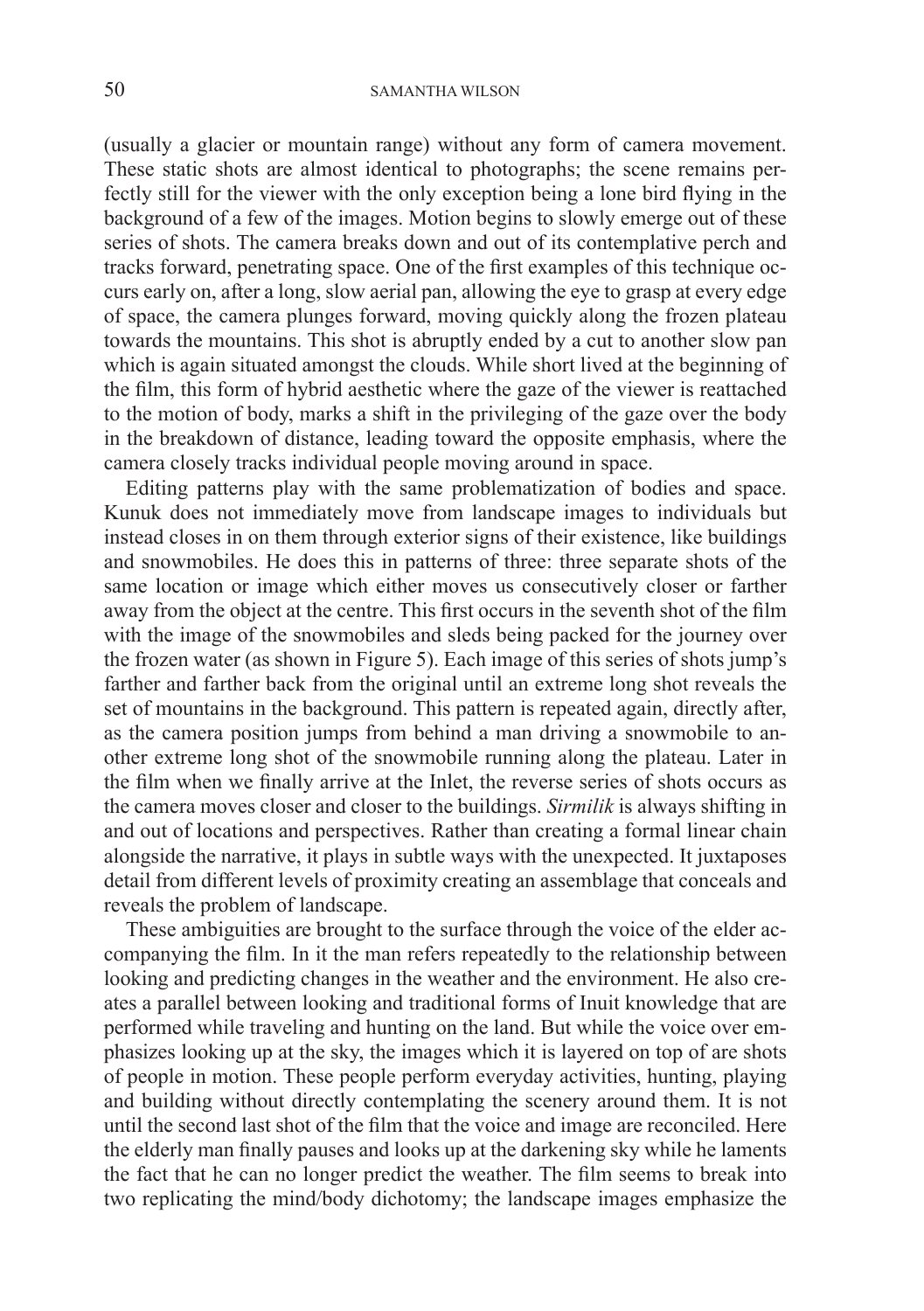





Figure 5. Patterns of three...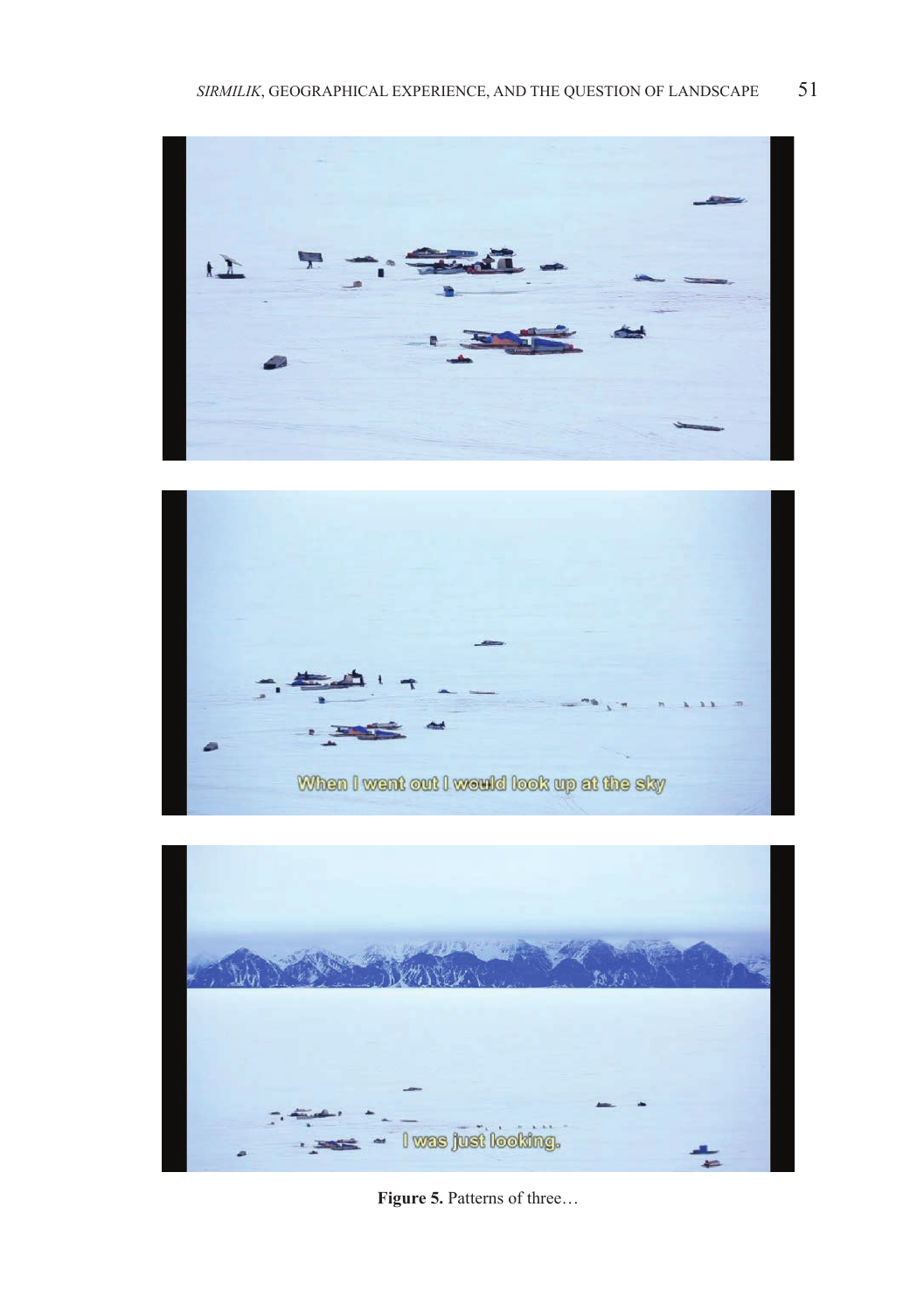detached contemplation of the audience while the other images represent the lives of the community who lives in the Inlet; we look and they move.

Inuit have a fundamentally different way of creating knowledge out of their experience with the land, one that mirrors the tension between presence-at-hand and readiness-to-hand. The contemplative act is situated inside the structure of embodied experience, one that at a prior time proved to be accurate. This hybrid contemplative space is made up of a dynamic interplay of immersion and detachment. The elder in the film constructs knowledge through a direct causal relationship with specific places which have been part of a shared symbolic oral history. This knowledge interacts, reacts and accumulates through the natural objects and tools around him but is also self-reflexive about these same structures of interaction. Detachment in this case is only useful in constructing ideas about places close to home, places that have first been physically navigated through. Here the two forms of knowledge are contrasted, condemning the changes and assumptions which have occurred elsewhere. The aerial views which assert a disembodied dominance over space eventually become replaced by images looking at the landscape from the ground. Both exhibit a form of detachment in order to perform as material of contemplation, but only the latter is aware of its physical relationship to the space and the limitations constructed based on that position.

The arctic acting as battle ground for the climate change debate is nothing new, but in this film Kunuk takes the debate to the level of representation and geographic knowledge. Traditionally landscapes became synonymous with nature, emphasizing a one sided relationship where the environment becomes a series of *tabula rasas* waiting to be completed. In these cases the farther away we are from the space the more control we believe we have. This dramatic form of distance, and the circulation of representations recreating this detachment, shaped the illusion that one form of knowledge could completely replace every other. Epistemological certainty in this case relates directly to a disassociation from the fallibility of the body and the senses, an overcoming of our limits of understanding which remains the bedrock of the practical sciences. In *Sirmilik* the audience both observes the landscape with the Inuit and observes the Inuit *in* the landscape. We become complicit as detached observers forced to ask what we really know about the arctic just by looking at it.

Landscape, like its history, appears deceptively simple. Judgments about natural landscapes and their representations have been conventionally governed by the formal aesthetic domain. Multiple different sets of structures operate alongside these judgments which, in natural settings, shift ubiquitous backgrounds which have been trampled through again and again to sublime landscapes considered from a distance. This change in emphasis occurs for numerous reasons owing to larger cultural, political and philosophical issues. Every day experiences with the environment, natural and built, are often overlooked in geography, and yet they have a fundamental effect on every other form of knowledge production. The term landscape exists at the nexus of immersion and detachment. Our ability to interpret it relies on and is limited by the dichotomy. Its qualitative, relational